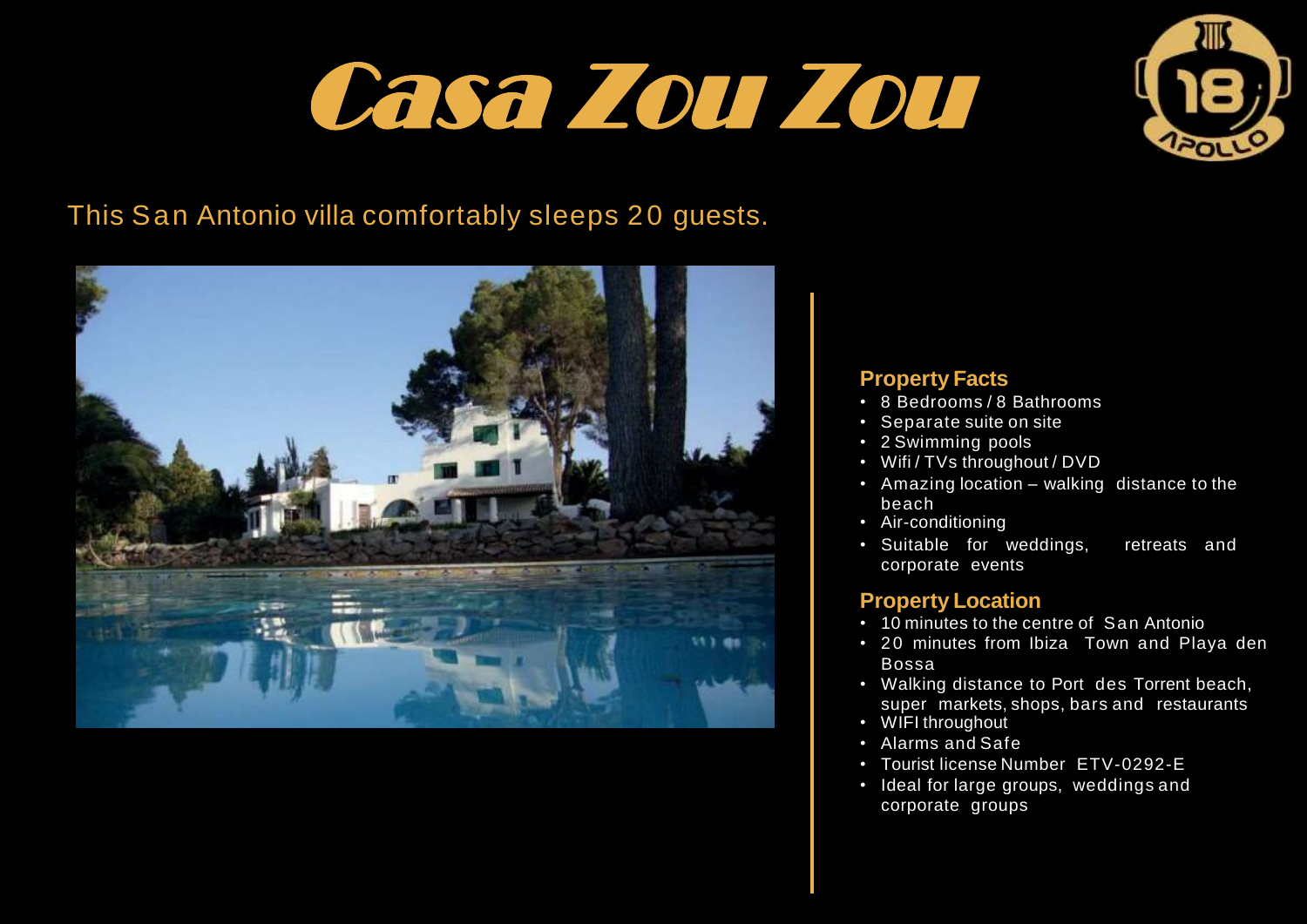



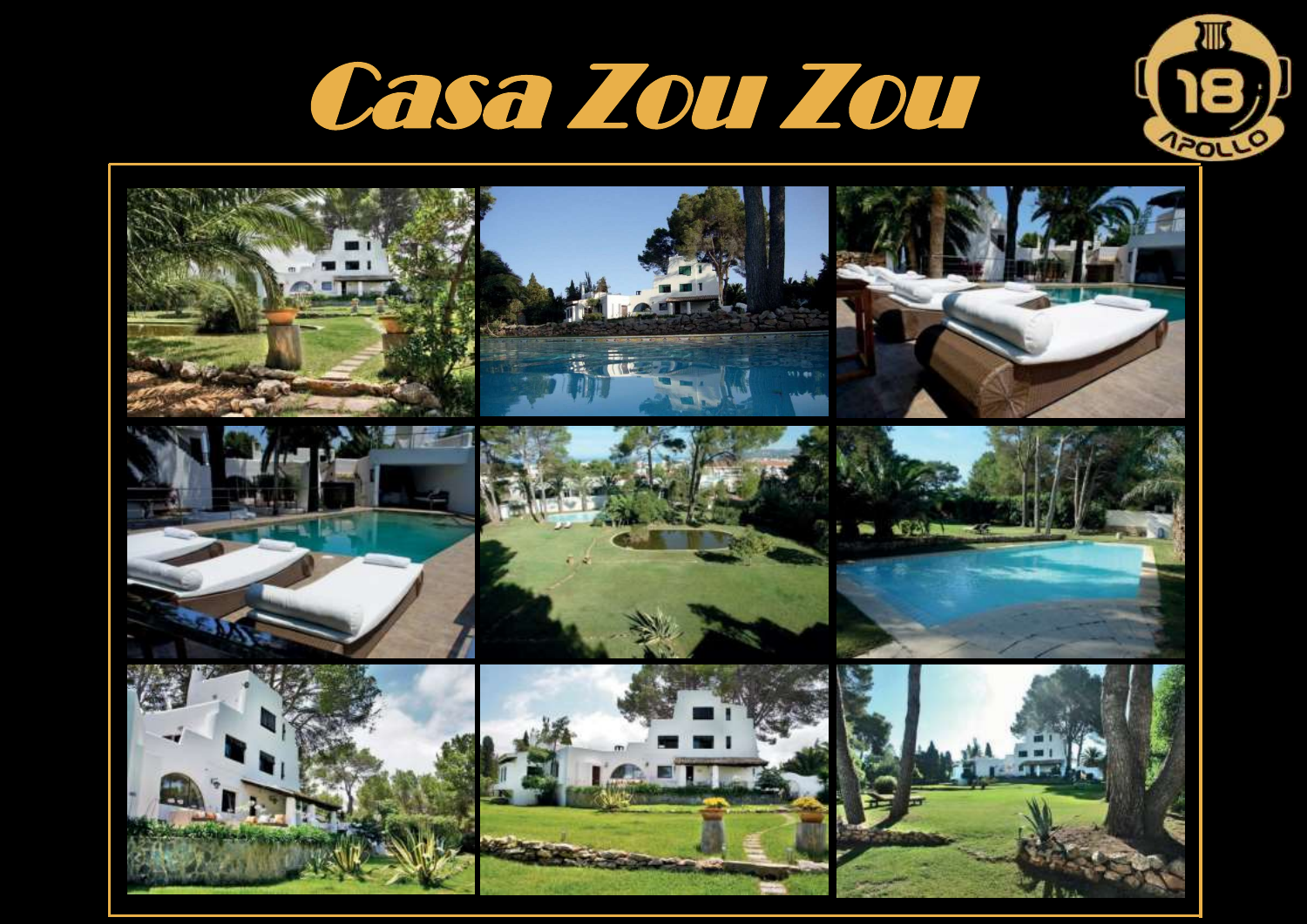# Casa Zou Zou

## This San Antonio villa comfortably sleeps 20 guests.

#### **Villa Description**

A large Ibiza Villa walking distance to the beach that can sleep up to 22 people. Casa Zou Zou is truly amazing! The villa is perfect for large groups, weddings, retreats special events and corporate events. Casa Zou Zou has been renovated to the highest standard, retaining the beauty of the traditional building, whilst enhancing the house with modern and functional There are 8 en-suite bedrooms and a small technology, including a fully fitted kitchen. Beautiful original stone walls are whitewashed to give a sense of freshness and light, with natural wooden beams from the original structure still in place, lending a warm and inviting feel to the house.

The house is a unique property in terms of size, standard and proximity to amenities. This large ibiza villa is walking distance to the beach, only 10 minutes from the centre of San Antonio, 20 minutes from Ibiza Town and Playa den Bossa and 10 minutes from the two famous beaches Calla Bassa CBBC and Calla Conta (Platges de Comte). Only 15 minutes walk from the house, is the water taxi jetty where boats can take clients to the centre of San Antonio, and from Port Des Torrents Beach you have the AquaBus service offering trips to Calla Bassa, Cala Conta and Cala Tarida.

#### **Inside the Villa**

As you enter this large Ibiza villa, you will instantly **Villa Surroundings** feel at home, and note the care and attention which has gone into every small detail, from the tasteful furnishings, comfortable and elegant decor and authentic artwork which adorns the walls. A large living area offers the perfect space to relax and

enjoy the peace and tranquillity of the villa, or you may choose the privacy of your own luxurious bedroom, with fresh white linens, and an abundance of natural light. All bedrooms have wifi and satellite tv for your comfort and enjoyment. apartment with a mini kitchen. There are 3 twins rooms and 6 double bedrooms. One room has a window that looks directly into the swimming pool, very unusual. All the bedrooms have large beds and and tranquillity of the countryside, or very comfortable mattresses. The en-suite bathrooms / showers are all modern The kitchen is bright and modern, with every appliance you could A car is not required for this house need to cater for your friends and family. The kitchen includes a walk in cool storage and two dishwashers

All rooms are well appointed and decorated to the highest standard. The house is set in over 5000sqm of private land and boasts its own pond. There is also plenty of parking perfect if you plan on holding a wedding or event.

Only 1km from the fantastic beach of Port des Torrent – now home to Deeva Sunset beach bar and Restaurant. The house is walking distance to a large supermarket, several shops, bars, cafes and restaurants and within 5-10 mins walk , and 5 mins away is the Sea View Country Club Hotel which has a Water Park that is open to the public perfect for families.

Within a short drive you can find your self at the famous sunset spots of Cala Conta beach (home of Sunset Ashram) and the world famous Sunset Strip, the thriving resort of San Antonio is just minutes away by car, yet whilst in the secluded setting of Zou Zou , you can choose between the peace the thrills and spills of the nearby towns.

unless you wish to explore the island, there is a frequent bus service only a few mins walk away and regular water taxis also operate from the beach to Cala Bassa/Cala Conta and across the bay to San Antonio – a great way to travel

Nearest Restaurant: 0.2km Nearest Beach: 1.1km Nearest Bar: 0.2km Nearest Supermarket: 0.5km

#### **Outside Area**

The gardens and grounds of Can Zou Zou have been carefully designed to maximise the beauty of the outdoor space, with several dedicated chill out areas, two separate swimming pools. The largest pool at the bottom of the garden is shallow and large, perfect for children or those who like to swim laps. The second pool is artfully placed in the central courtyard, surely one of the prettiest areas of the house. Inviting wicker sunloungers surround the main pool, just begging to be relaxed upon as you soak up the healing rays of Ibizan sunshine. An outdoor dining area is perfect for get together and long, lazy lunches or dinners.

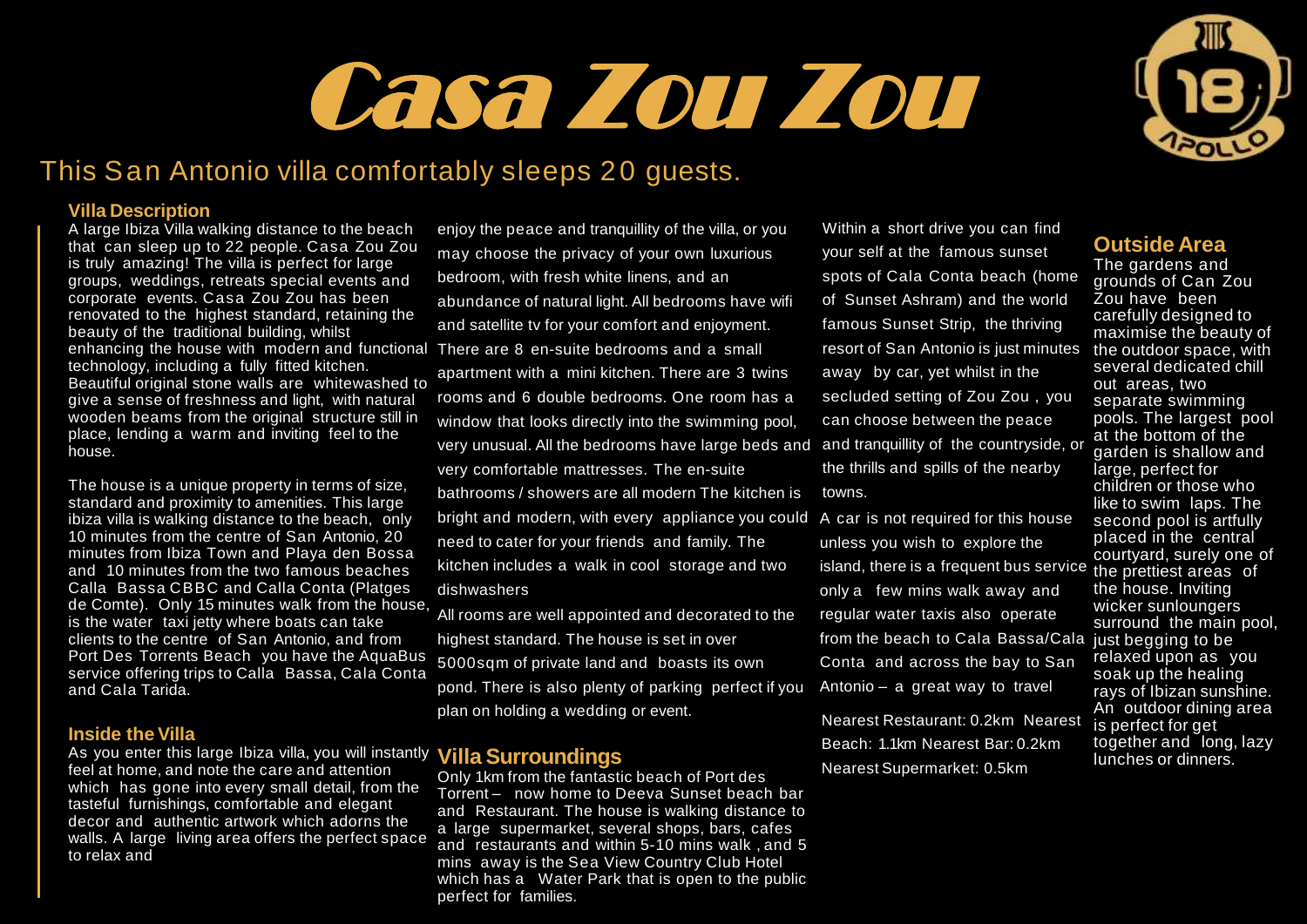



#### **Property Facts**

- 8 Bedrooms / 8 Bathrooms
- Separate suite on site
- 2 Swimming pools
- Wifi / TVs throughout / DVD
- Amazing location walking distance to the beach
- Air-conditioning
- Suitable forweddings, retreats and corporate events

### **Property Location**

- 10 minutes to the centre of San Antonio
- 20 minutes from Ibiza Town and Playa den Bossa
- Walking distance to Port des Torrent beach, super markets, shops, bars and restaurants
- WIFI throughout
- Alarms and Safe
- Tourist license Number ETV-0292-E
- Ideal for large groups, weddings and corporate groups